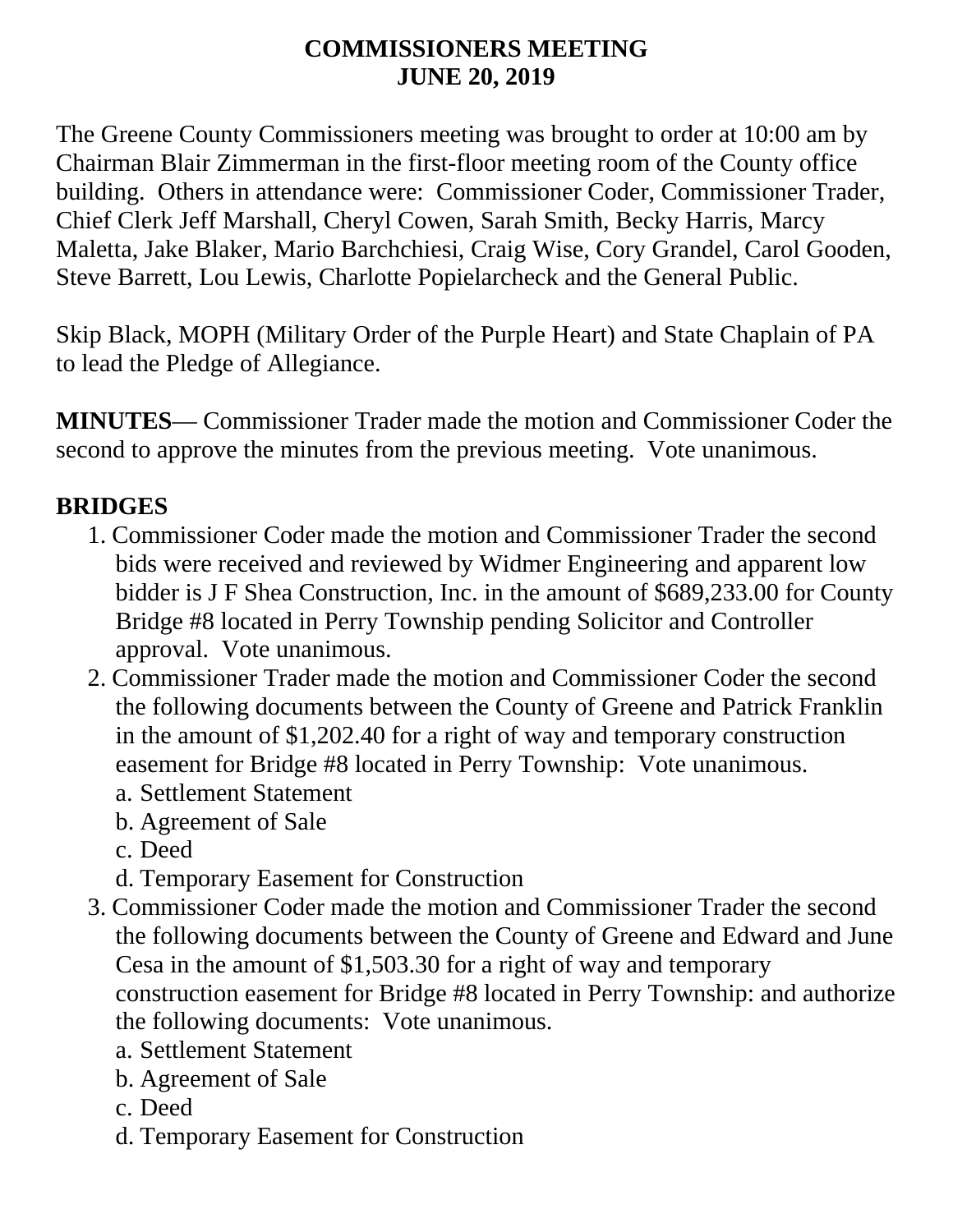### **FINANCE AND ADMINISTRATION**

- 1. Commissioner Trader made the motion and Commissioner Coder the second to award a proposal for Day Camp Transportation to Mlaker Student Transportation at \$229.75 per day. Vote unanimous.
- 2. Commissioner Coder made the motion and Commissioner Trader the second to accept an open-end lease rate quote for a 2020 Ford police interceptor utility vehicle in the amount of \$650.42 monthly for probation. Vote unanimous.
- 3. Commissioner Trader made the motion and Commissioner Coder the second to accept an open-end lease rate quote for a 2019 Jeep Grand Cherokee in the amount of \$622.02 monthly for CYS. Vote unanimous.
- 4. Commissioner Coder made the motion and Commissioner Trader the second to accept an allocation of \$8,800.00 to the American Legion Post 330 for a new roof to be paid upon receipt. Vote unanimous.
- 5. Commissioner Trader made the motion and Commissioner Coder the second to accept an allocation of \$1,000.00 to the Carmichaels VFW for honor guard attire to be paid upon receipt. Vote unanimous.
- 6. Commissioner Coder made the motion and Commissioner Trader the second to accept an allocation of \$5,250.00 to the Greensboro Mon Township Sewer Authority for emergency repairs on Maple Road. Vote unanimous.
- 7. Commissioner Trader made the motion and Commissioner Coder the second to accept an allocation of up to \$10,000 dollars of Act 13 Funds to assist Greene Township in engineering costs of Turkey Knob Road slide repair. Vote unanimous.
- 8. Commissioner Coder made the motion and Commissioner Trader the second to modify the municipal recycling program grant SAP4100082786 to trade in the older can densifier. Vote unanimous.
- 9. Commissioner Trader made the motion and Commissioner Coder the second to accept the design and engineering proposal from Widmer Engineering in the estimated budget total of \$2,560.00 for paving the parking lot at the Greene County office building. Vote unanimous.
- 10. Commissioner Coder made the motion and Commissioner Trader the second to accept the submission to the PCCD for a grant application to develop a drug court initiative within the court system. Vote unanimous.
- 11. Commissioner Trader made the motion and Commissioner Coder the second to accept the Resolution Cooperative Agreement for the redevelopment assistance capital program (RACP) for the UMWA Career Centers, Inc. Vote unanimous.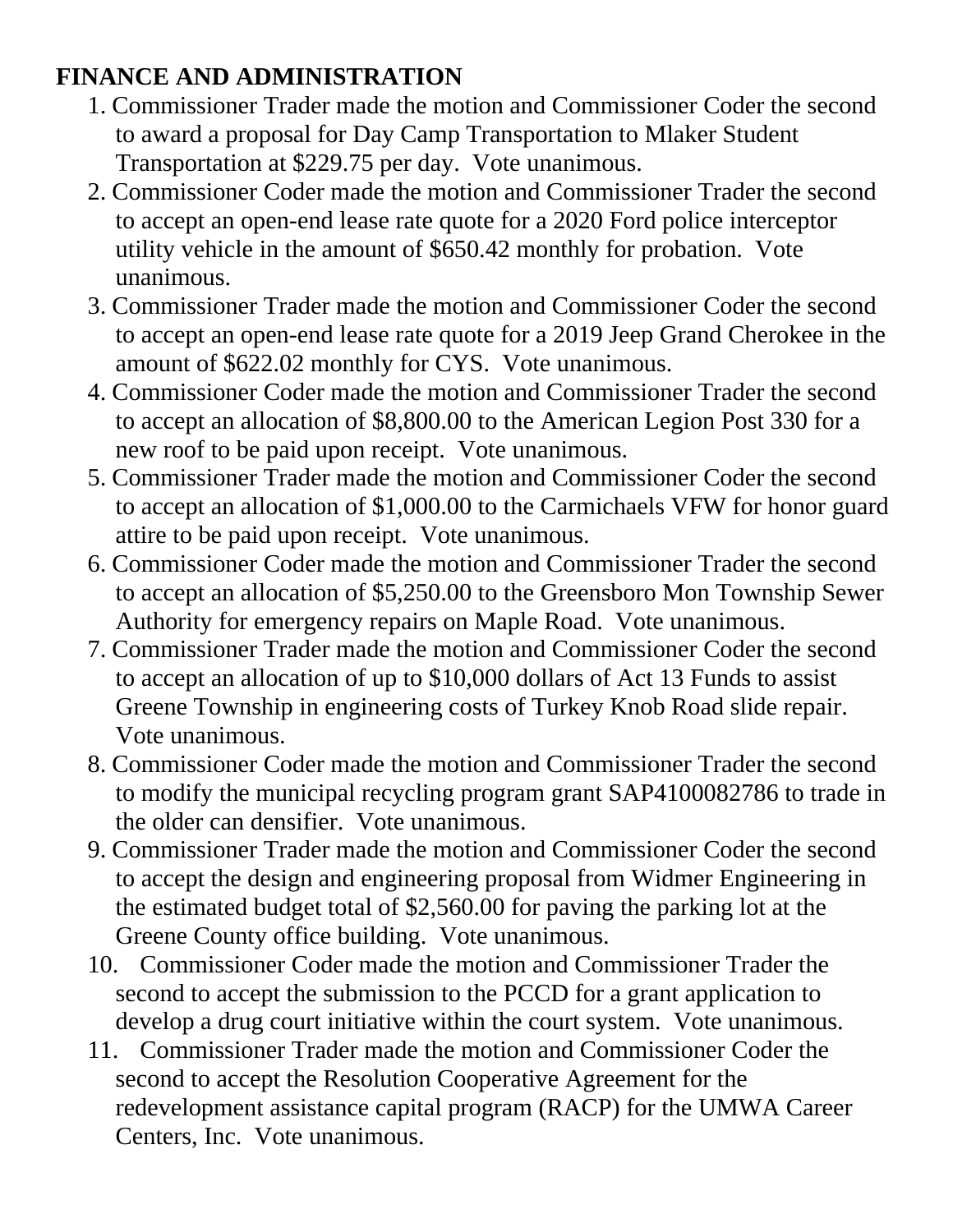- 12. Commissioner Coder made the motion and Commissioner Trader the second to accept a maintenance agreement between the County of Greene and Autoclear for X-Ray Scanner in the courthouse in the amount of \$13,800.00. Vote unanimous.
- 13. Commissioner Trader made the motion and Commissioner Coder the second to approve a lease amendment between the County of Greene and Ben McCracken for office space for District Justice #1 effective 06-01-19 for one year. Vote unanimous.
- 14. Commissioner Coder made the motion and Commissioner Trader the second to accept an agreement between the County of Greene and the Pennsylvania Department of Agriculture Bureau of Food Distribution for the Corner Cupboard Food Bank. Vote unanimous.
- 15. Commissioner Trader made the motion and Commissioner Coder the second to accept Attachment "A" State Food Purchase Program Participation Statement. Vote unanimous.

### **TAX CLAIMS**

1. Commissioner Coder made the motion and Commissioner Trader the second the Greene County Tax Claim Bureau has received a bid of one hundred dollars (\$100.00), plus fees, for the following property: Control # 26-176 located in Waynesburg Borough. The property has been in the office since 2013 and was taken to upset sale on September 21, 2016 and judicial sale on October 30, 2018 and remains unsold. Vote unanimous.

### **EMERGENCY MANAGEMENT**

- 1. Commissioner Trader made the motion and Commissioner Coder the second to accept a service agreement between the County of Greene and Bearcom in the amount of \$1,592.85 monthly. Vote unanimous.
- 2. Commissioner Coder made the motion and Commissioner Trader the second to approve a contract between the County of Greene and SBM Electronics for maintenance of the Verint Recording Equipment effective 06-30-19 through 06-29-2020 in the amount of \$3,249.00. Vote unanimous.

## **HUMAN SERVICES**

1. Commissioner Trader made the motion Commissioner Coder the second to approve the FY2019/2020 MATP (Medical Assistance Transportation Program Grant Agreement). Vote unanimous.

## **MENTAL HEALTH AND INTELLECTUAL DISABILITIES**

- 1. Commissioner Coder made the motion and Commissioner Trader the second to approve the FY2018/2019 Contract with Steps Inside. Vote unanimous.
- 2. Commissioner Trader made the motion and Commissioner Coder the second to accept the PA Care Partnership Grant Agreement. Vote unanimous.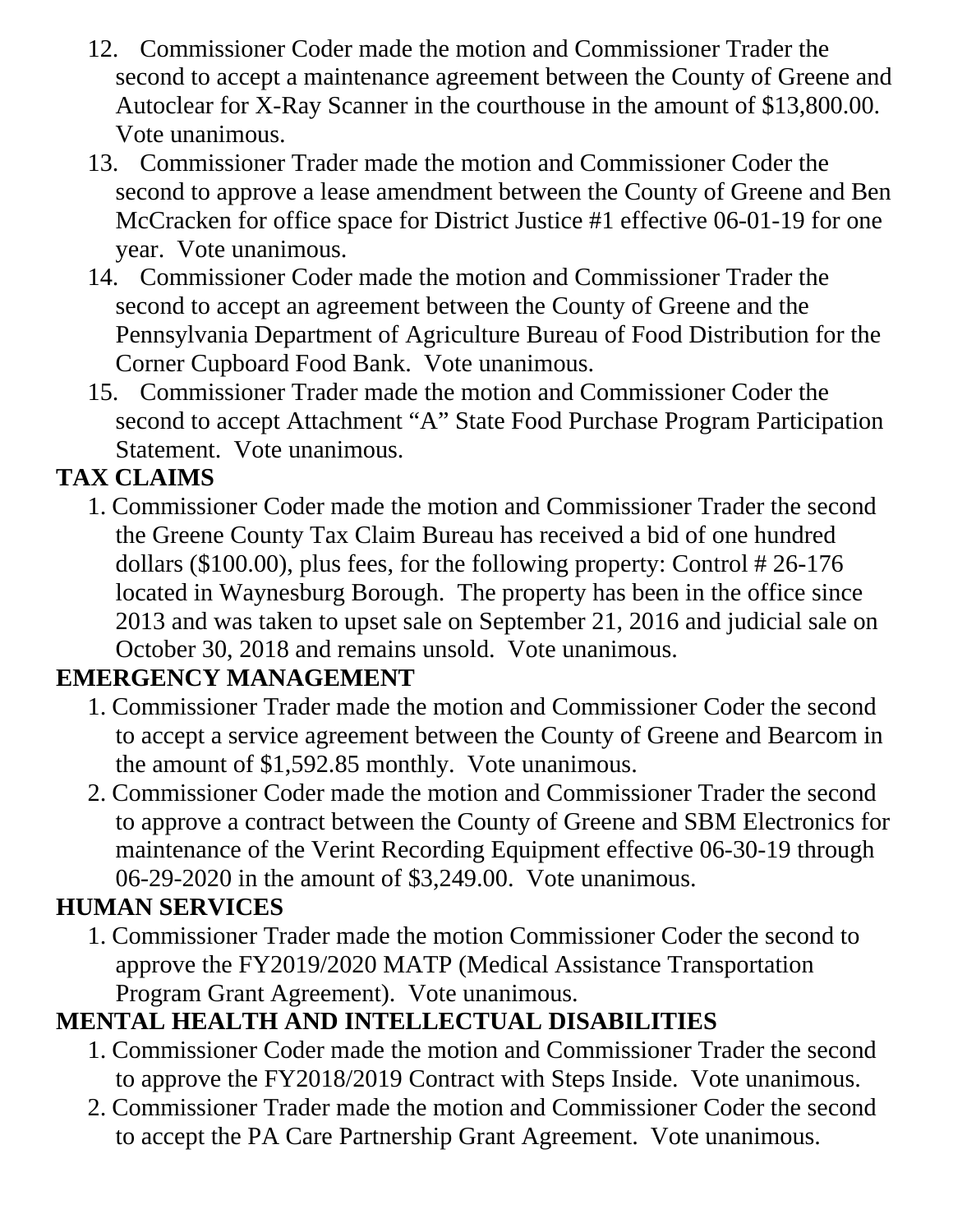3. Commissioner Coder made the motion and Commissioner Trader the second to approve the FY2019/2010 Grant Agreement with Westmoreland County Behavioral Health & Development Services. Vote unanimous.

# **DRUG AND ALCOHOL**

- 1. Commissioner Trader made the motion and Commissioner Coder the second to accept the Tobacco Contract Amendment Agreement with Adagio Health, Inc. Vote unanimous.
- 2. Commissioner Coder made the motion and Commissioner Trader the second to accept the Consultant Agreement with Collective Impact, LLC. Vote unanimous.

### **CHILDREN AND YOUTH**

- 1. Commissioner Coder made the motion and Commissioner Trader the second to approve a resolution recognizing the staff of Greene County Children and Youth Services. Vote unanimous.
- 2. Commissioner Trader made the motion and Commissioner Coder the second to accept the FY2019/2020 contract with a Child's Place d/b/a C.A.C. (Child Advocacy Center) as of 05-02-19. Vote unanimous.

## **CDBG**

- 1. Commissioner Coder made the motion and Commissioner Trader the second for the 3- year activity extension for Cumberland Township 2015 Housing Rehab. Vote unanimous.
- 2. Commissioner Trader made the motion and Commissioner Coder the second to accept the nondiscrimination clause for Whitely Township Mount Morris Water Line Project. Vote unanimous.
- 3. Commissioner Coder made the motion and Commissioner Trader the second to approve, execute and submit a Request for Release of Funds (RROF) pending comments received after publishing the Notice of Finding of No Significant Impact and Notice of Intent RROF for Wayne Township Maple Alley Sewage Line Replacement. Vote unanimous.
- 4. Commissioner Trader made the motion and Commissioner Coder the second to accept the CDBG 2018 #C000071656 – 1M competitive contract – Waynesburg Borough. Vote unanimous.
- 5. Commissioner Coder made the motion and Commissioner Trader the second to approve the Federal Funding Accountability and Transparency Act Sub-Recipient Data Sheet. Vote unanimous.
- 6. Commissioner Coder made the motion and Commissioner Trader the second to accept the delegation of Signing Authority. Vote unanimous.
- 7. Commissioner Trader made the motion and Commissioner Coder the second to accept the Delegation of Signing Authority Resolution. Vote unanimous.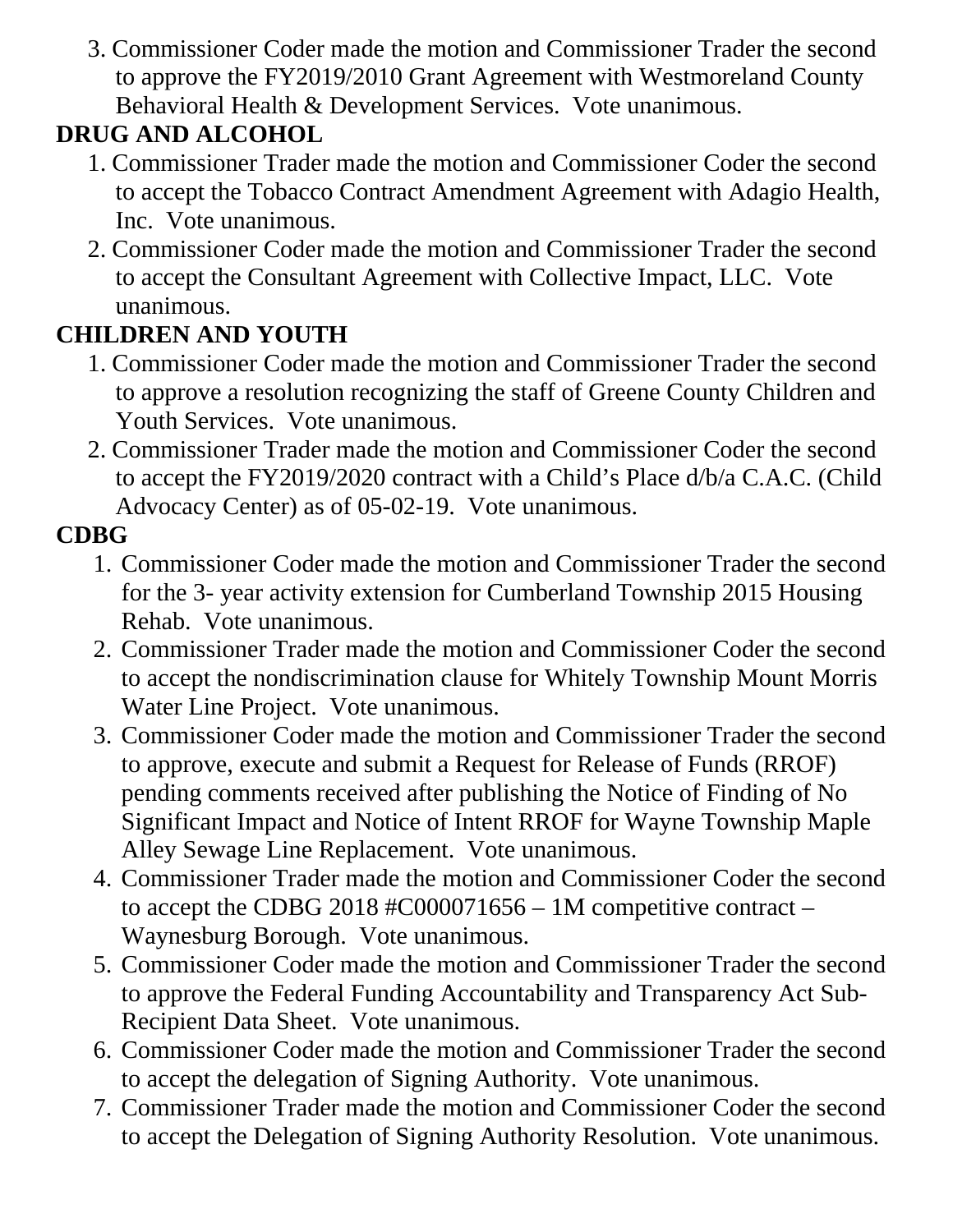8. Commissioner Coder made the motion and Commissioner Trader the second to accept a resolution to submit the 2019 Round 1 Competitive Application on behalf of Wayne Township pending comment. Vote unanimous.

## **RECREATION**

- 1. Commissioner Trader made the motion and Commissioner Coder the second to accept an amendment to the contract between the County of Greene and Altered Gas Performance to include the date of 06-23-19. Vote unanimous.
- 2. Commissioner Coder made the motion and Commissioner Trader the second bids were received and reviewed by Mackin Engineering and apparent low bidder is Constablile Construction, Inc. in the amount of \$776,469.00 for the Greene River Trail Extension pending Solicitor and Controller approval. Vote unanimous.
- 3. Commissioner Trader made the motion and Commissioner Coder the second to accept a contract between the County of Greene and Mackin Engineering Company for construction management and construction inspection services for the Greene River Trail Extension in the amount of \$45,360.00. Vote unanimous.
- 4. Commissioner Coder made the motion and Commissioner Trader the second to approve a 50cent reduction in the cost of aviation fuel for the Greene County Flying Club when providing educational services. Vote unanimous.

# **NOTICES**

- 1. Equitrans, LP is submitting a chapter 105 permit application to the Greene County Conservation District for routine maintenance of their pipeline infrastructure located in Franklin Township.
- 2. Columbia Gas Transmission, LLC is submitting an application for coverage under chapter 105 water obstruction and encroachment permits to the Pennsylvania Department of Environmental Protection for earth disturbance activities located in Whiteley and Wayne Townships.
- 3. Cumberland Contura, LLC is applying for coverage under a bureau of waterways engineering and wetland general permit 08 (BWEW-GP-08) and general permit (BWEW-GP-05) for the purpose of installing two temporary perennial stream floodway impacts located in Whiteley Township.
- 4. CONSOL Pennsylvania Coal Company, LLC is submitting an application for a mining activity permit to the Pennsylvania Department of Environmental Protection located in Morris Township.
- 5. Jeffery Rode is applying for a GP-8 temporary road crossing permit at his property located at 190 Crabapple Road in Gilmore Township.
- 6. William M. Hildreth is applying for a GP-6 agricultural crossings and ramps and a GP-9 agricultural improvements coverage at this property in Morris Township.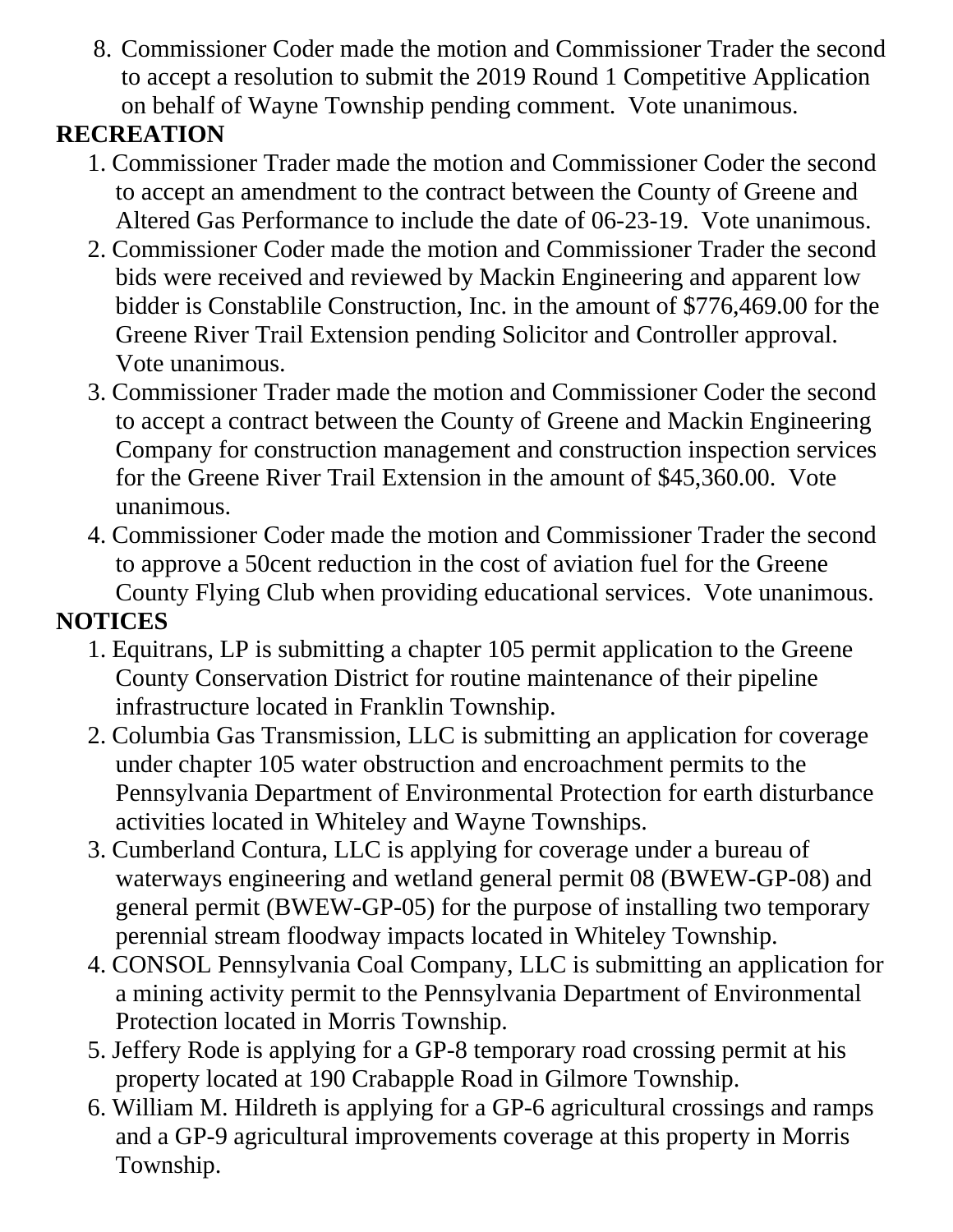- 7. James M. Henry is applying for a GP-3 bank rehabilitation, bank protection, and gravel bar removal GP-6 agricultural crossings and ramps and a GP-9 agricultural improvements coverage at this property in Morris Township.
- 8. Emerald Contura, LLC is submitting an application to the Pennsylvania Department of Environmental Protection for a mining activity permit located in Center and Franklin Townships.
- 9. Mary C. Ross is applying for a GP-3 bank rehabilitation, bank protection, and gravel bar removal coverage to stabilize the streambanks on her property to help with eroding banks, flooding and sediment issues located in Franklin Township.
- 10. CNX Gas Company, LLC Civil & Environmental Consultants, Inc. is applying to the Pennsylvania Department of Environmental Protection for a chapter 105 general permit registration for temporary stream impacts associated with the RHL93 access road culvert replacement project located in Richhill Township.
- 11. Rices Landing Borough is applying to the Pennsylvania Department of Environmental Protection for a water quality management part II permit for the addition of a mechanical screen at their wastewater treatment plant located in Rices Landing.
- 12. CONSOL Pennsylvania Coal Company, LLC., is submitting to the Pennsylvania Department of Environmental Protection a chapter 105 water obstruction and encroachment general permit application for construction activities associated with the Bailey Mine North Fork 5.3R and 5R augmentation waterline project located in Richhill Township.
- 13. CONSOL Pennsylvania Coal Company, LLC., is submitting to the Pennsylvania Department of Environmental Protection a chapter 105 water obstruction and encroachment general permit application for construction activities associated with the Harvey Mine Browns Creek 5A panel augmentation waterline project located in Morris Township.
- 14. CNX Gas Company, LLC is applying to the Pennsylvania Department of Environmental Protection for a permit to drill and operate gas wells located in Richhill Township.
- 15. Equitrans Water Services, LLC is submitting to the Pennsylvania Department of Environmental Protection for a water management plan for the withdrawal of water for use in oil and gas exploration activities located in Morris Township.
- 16. Widmer Engineering, Inc. is applying to the Pennsylvania Department of Environmental Protection for a GP-8 and GP-11 general permit registrations for replacement of Greene County Bridge #15 Mohr Road over Muddy Creek located in Cumberland and Jefferson Townships.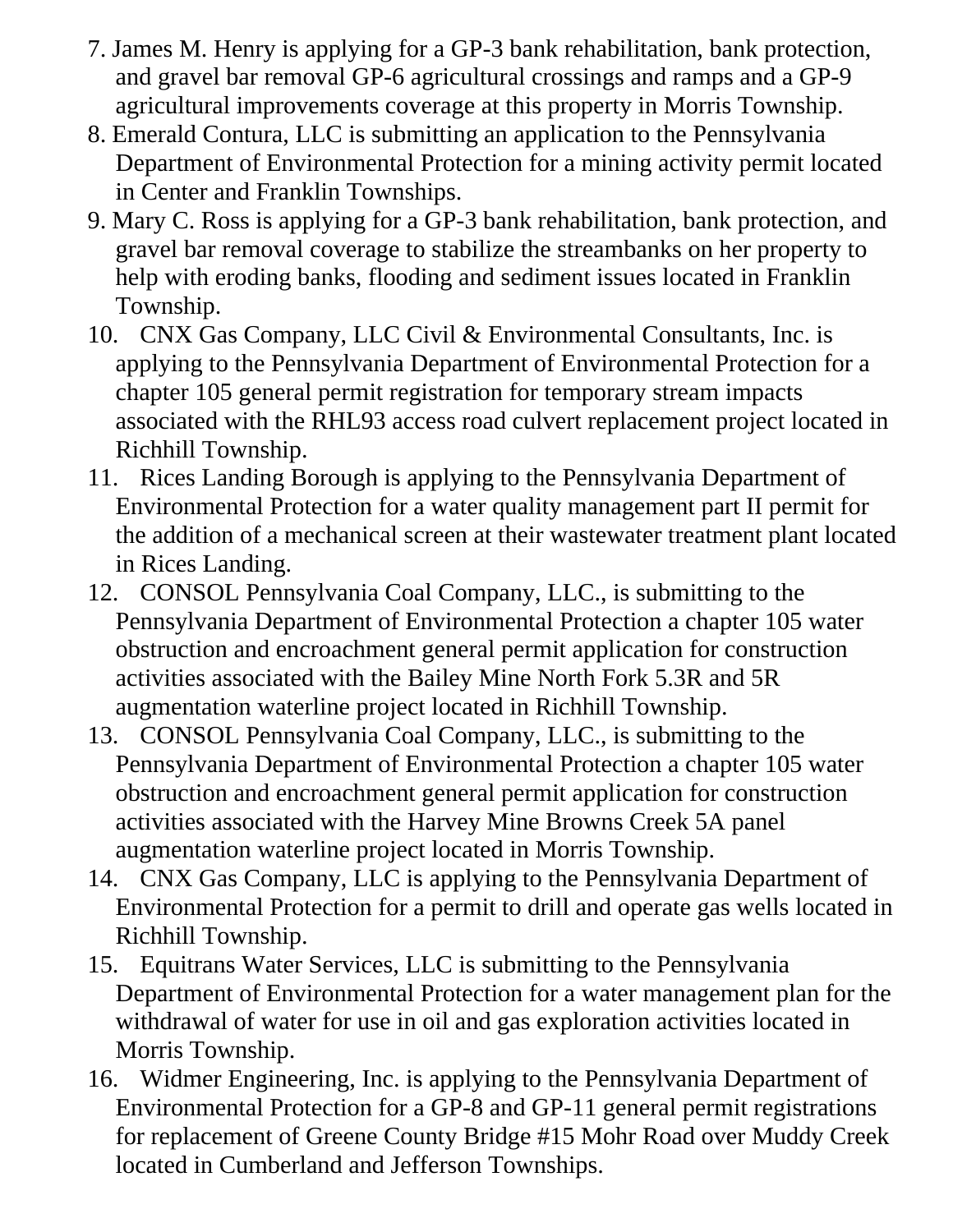- 17. Range Resources is submitting an air permit renewal application the Pennsylvania Department of Environmental Protection for the existing natural gas fired compressor station and dehydrator located in Greene Township.
- 18. CONSOL Pennsylvania Coal Company, LLC has submitted an application for a mining activity permit to the Pennsylvania Department of Environmental Protection located in Richhill, Morris and Washington Townships.
- 19. CNX Gas Company, LLC is applying for permits to drill and operate gas wells to the Pennsylvania Department of Environmental Protection located in Richhill Township.
- 20. Regency Marcellus Gas Gathering, LLC provided notification to the County regarding the general permit natural gas compression stations, processing plants, and transmission stations application submitted to the Pennsylvania Department of Environmental Protection for the Milesky Compressor Station located in Center Township.
- 21. CNX Gas Company, LLC is applying for a permit to drill and operate gas wells (Braddock RHL93AHSM PA0592640HSMR located in Richhill Township.
- 22. James Herrod is applying for a GP-7 minor road crossing permit at his property located at Washington Township.
- 23. CNX Midstream Operating, Inc. is submitting notification to obtain a general plan approval and operating permit (GP-5) from the Pennsylvania Department of Environmental Protection Air Quality Program for the existing GH6 compressor station located off of Rush Run Road in Center Township.
- 24. CNX Midstream Operating Co. LLC is providing notification they submitted a general plan approval and operating permit (GP-5) application to the Pennsylvania Department of Environmental Protection Air Quality Program for their natural gas compressor station (McQuay Station) located in Center Township.
- 25. Franklin Township will hold a zoning hearing board on June 25, 2019 at 5:30 pm. at the Franklin Township Municipal Building. Central Greene School District is requesting a variance on all of the setback requirements on tax parcels #0708-158, 158B, 158C, 158D, 158E, 158F, 158G and 158H off of North Avenue.
- 26. CNX Midstream Operating Company, LLC is submitting an application for a general plan approval and operating permit (Gp-5) to the Pennsylvania Department of Environmental Protection Air Quality program for their natural gas compressor station (Hopewell Station) located in Center Township.

## **ANNOUNCEMENTS**

1. There will be an assessment board directly after the meeting today.